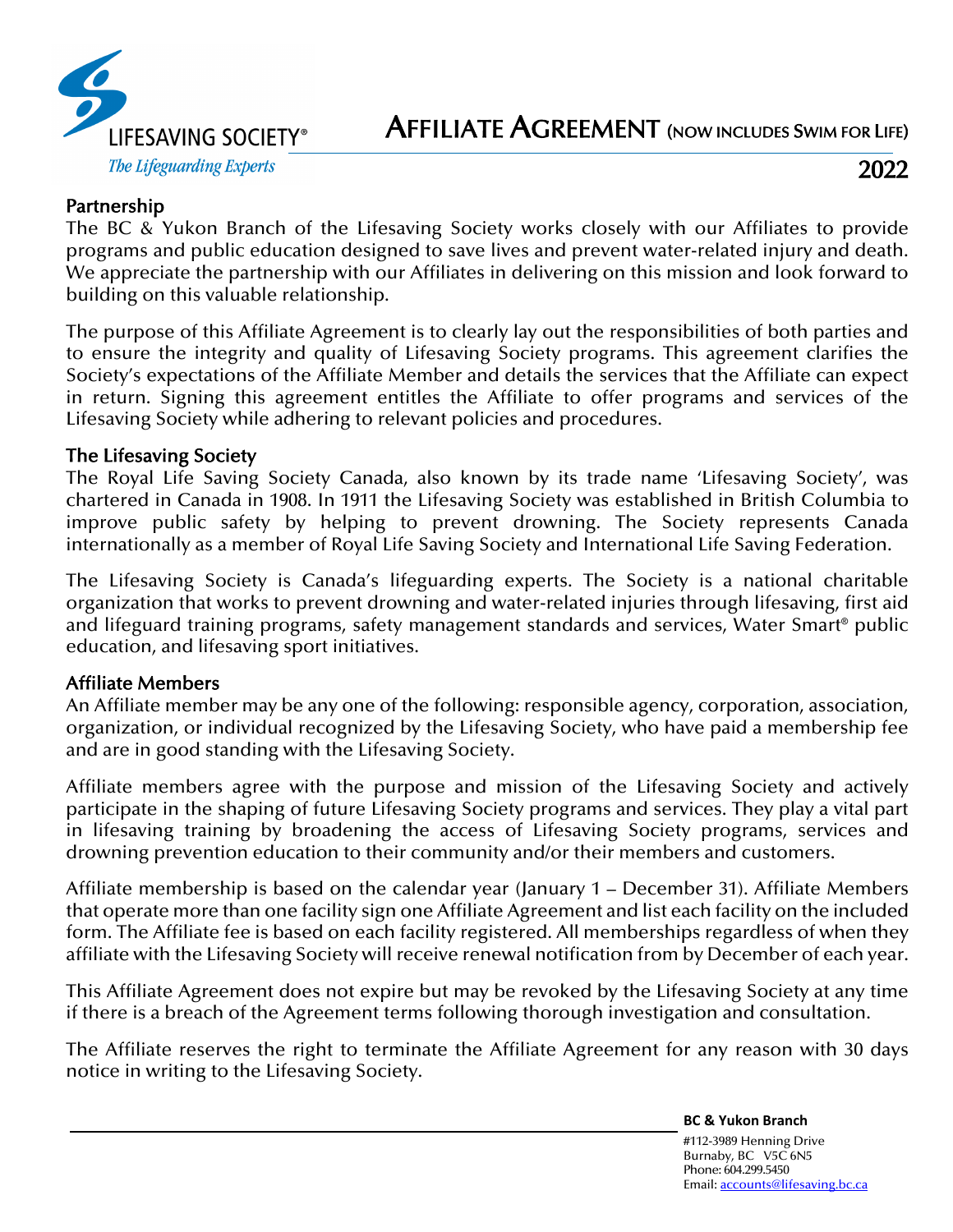#### 1.0 Responsibilities of the Affiliate

- 1.1 Employ only those Instructor Trainers/Instructors holding a current/valid certification issued by the Lifesaving Society to teach Lifesaving Society programs.
- 1.2 Purchase from the Lifesaving Society all required materials and distribute to participants for their use during and after the course.
- 1.3 Ensure all payments to the Lifesaving Society for products, services and fees are made on time in accordance with administrative and payment terms available from the Society office.
- 1.4 Disclose to the Lifesaving Society upon request the location, dates and times of all Lifesaving Society courses.
- 1.5 Submit final course rosters, evaluation forms and course results to the Lifesaving Society within two (2) weeks following the end of each course.
- 1.6 Ensure that all course rosters/test sheets are completed as per the Program Guidelines to ensure that they are processed as per section 2.10.
- 1.7 Assist Lifesaving Instructor apprentices in completing their apprenticeship by arranging for and providing co-teach opportunities whenever possible.
- 1.8 Submit orders for merchandise and course materials through the online store.
- 1.9 Abide by all applicable privacy legislation.
- 1.10 Follow applicable Lifesaving Society program policies outlined in the current Program Guide.
- 1.11 Inform the Lifesaving Society of any changes to Affiliate representatives and/or Affiliate contact information.

Email[: Info@lifesaving.bc.ca](mailto:Info@lifesaving.bc.ca)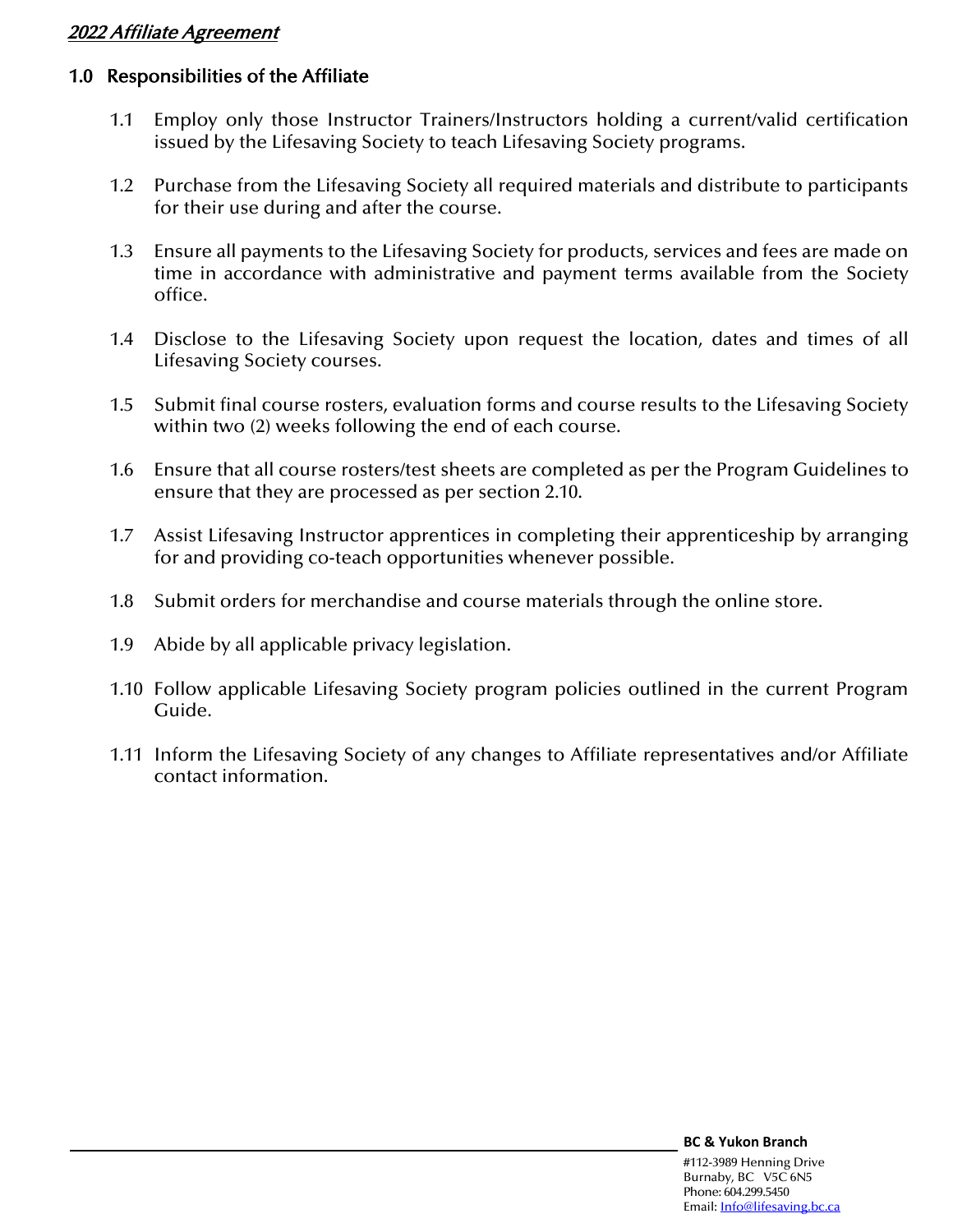#### 2.0 Responsibilities of the Lifesaving Society - BC & Yukon Branch (Benefits of Affiliation)

- 2.1 Provide consultative services. As Canada's lifeguarding experts, the Lifesaving Society readily shares its expertise with members. To maintain the Society's level of expertise it will:
	- Conduct comprehensive research into water-related deaths and injuries, and the factors contributing to these incidents.
	- Respond to identified needs in BC and Yukon through drowning and waterrelated injury prevention with public education, swimming, lifesaving, first aid and lifeguard training, lifesaving competition and program development.
	- Maintain Branch commitment to program development through the development of resource materials for programs, Instructors, Instructor Trainers and Affiliates suitable for the delivery of Lifesaving Society programs and services.
	- Research and set standards for lifeguarding, first aid/CPR, lifesaving, swimming and drowning prevention.
	- Research and set safety management standards for aquatic environments.
	- Provide safety management services that guide communities in creating safe aquatic environments.
- 2.2 Develop high quality evidence-based courses and materials.
- 2.3 Provide high quality training and re-training, course updates, revisions and access to resources for Instructors and Instructor Trainers.
- 2.4 Maintain a certification registry of all Lifesaving Society Instructor Trainers, Instructors, Lifeguards and other Lifesaving Society program award holders.
- 2.5 Provide technical program support to Lifesaving Society Affiliates.
- 2.6 Provide access to course, workshop and supportive marketing materials needed for successful program delivery.
- 2.7 Inform Lifesaving Society Affiliates within 90 days of any changes to pricing of training materials, course fees or other charges related to program delivery.
- 2.8 Establish requirements and standards with respect to classroom and facilities, resources, equipment and supplies and other learning resources for the benefit of course participants.
- 2.9 Provide access to a member's only section of the website where up-to-date information for Affiliates will be posted including a current Program Guide.
- 2.10 Email or mail appropriate certification cards and recognition items directly to award holders within 15 business days of receiving rosters/test sheets from the Affiliate that are completed as per section 1.6.

**BC & Yukon Branch**

#112-3989 Henning Drive Burnaby, BC V5C 6N5 Phone: 604.299.5450 Email[: Info@lifesaving.bc.ca](mailto:Info@lifesaving.bc.ca)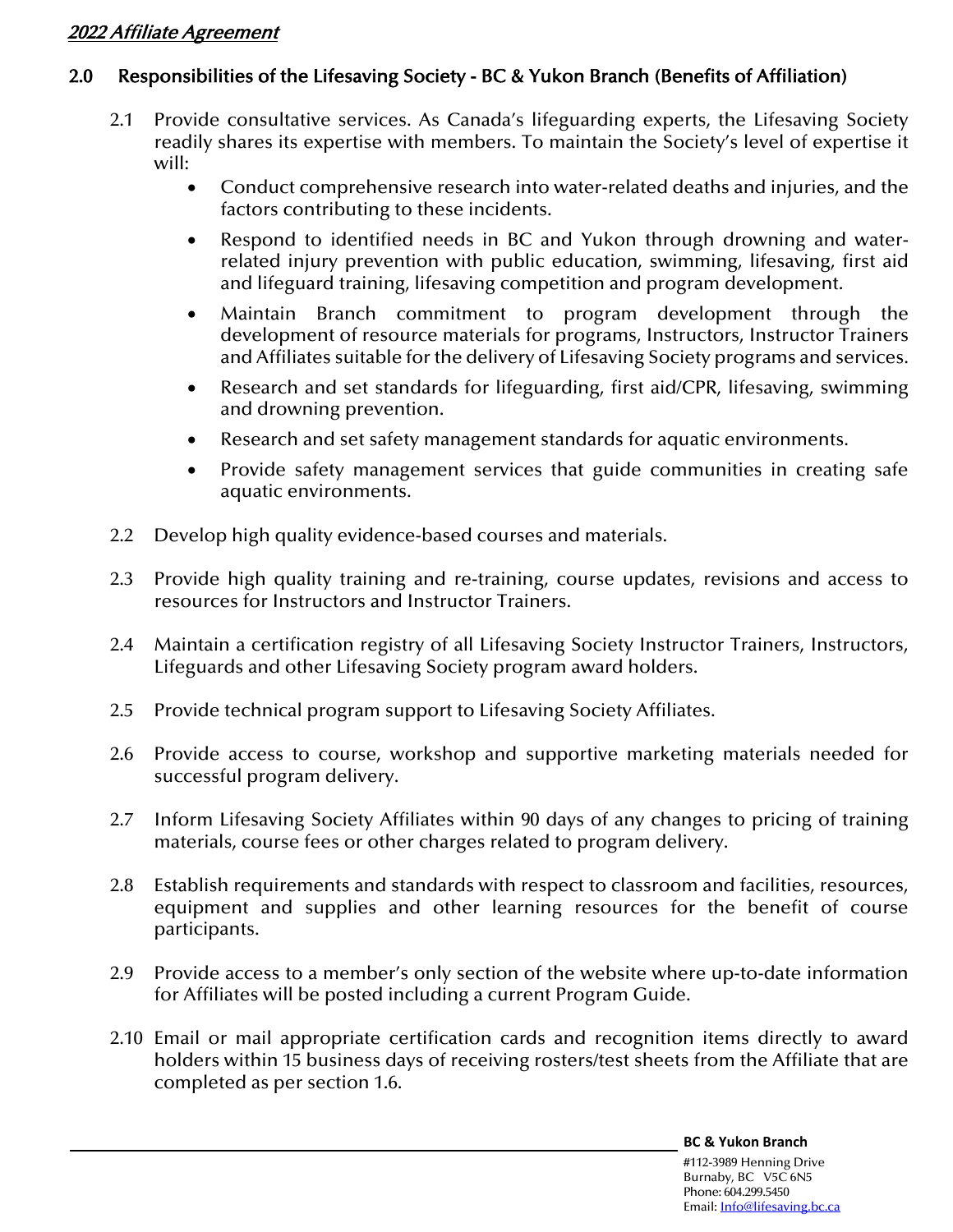- 2.11 Supply temporary cards and electronic access to specified program resources that can be printed by Affiliates.
- 2.12 Follow Branch Privacy Policy, maintaining security safeguards of personal & confidential information.
- 2.13 Maintain communication links primarily through Affiliate meetings, electronic newsletters, emails and Branch website.
- 2.14 Maintain a course registry open to the public for individuals to find courses in their local areas and to promote the programs.
- 2.15 Maintain a member registry for individuals to access their current certifications and print a form to be used as proof of pre-requisite for other Lifesaving Society courses.

#### 3.0 Logo Use, Graphic Standards, Intellectual Property and Website Use

- 3.1 The Lifesaving Society will provide logos and program branding to help support Affiliates in their program promotion.
- 3.2 The Affiliate will use the appropriate program logos in promotional materials in the manner outlined by the Lifesaving Society Visual Identity Guidelines.
- 3.3 Program graphics, logos and terms of use will be available at lifesaving bc.ca in the Branch Affiliate Group.
- 3.4 Use the correct program name and association with the Lifesaving Society when advertising, for example: Lifesaving Society Bronze Medallion.
- 3.5 Respect that the content of Lifesaving Society resources and manuals are valuable intellectual property for the Society. Reproduction, by any means, of content is prohibited unless authorized by the publisher.
- 3.6 Affiliates have access to the Branch Affiliate Group at *lifesaving.bc.ca* and will ensure that;
	- Access is being given to the Affiliate representative identified in the agreement and if this representative changes, the Affiliate will contact the Lifesaving Society to update their records.
	- Accessible materials are for the use of the Affiliate to support programs offered by the Affiliate.
	- Materials should not be shared with others who may not have access to them or should not be used except for the purpose for which they were created.
- 3.7 Affiliates have the ability to post Lifesaving Society only courses on the Society website. This is a mutually beneficial opportunity to promote participation in your Lifesaving Society courses and cannot be used for promoting programs not offered by the Lifesaving Society.
- 3.8 Swim for Life Affiliates taking advantage of the self-print option for recognition materials agree to comply with usage guidelines provided and will have draft materials approved by the Lifesaving Society.

**BC & Yukon Branch**

#112-3989 Henning Drive Burnaby, BC V5C 6N5 Phone: 604.299.5450 Email[: Info@lifesaving.bc.ca](mailto:Info@lifesaving.bc.ca)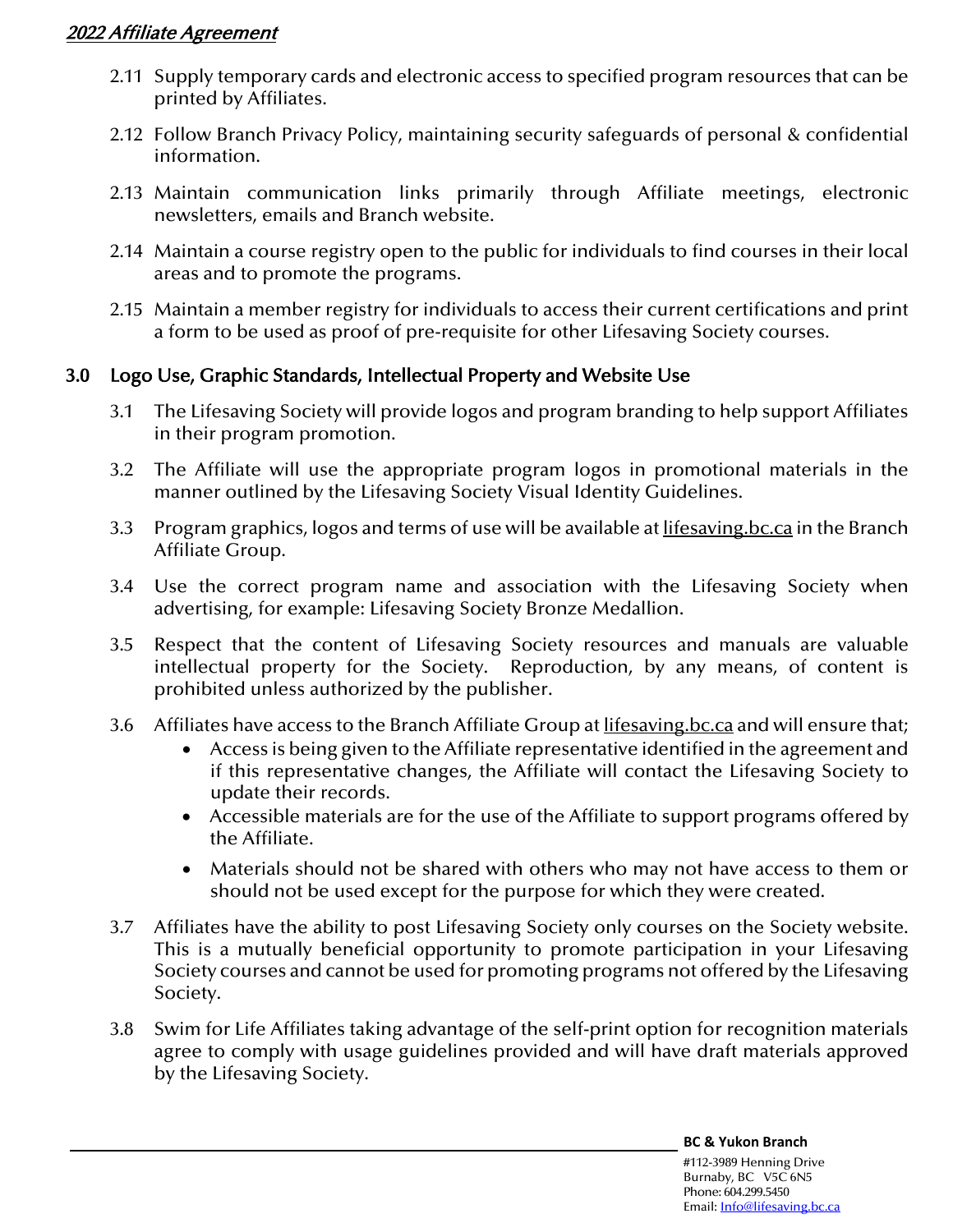## 4.0 Quality Assurance

- 4.1 The Lifesaving Society will ensure continued high quality of its programs through maintenance of a Quality Assurance program, including:
	- Ongoing Affiliate support.
	- Program evaluation (including feedback forms, telephone surveys of course participants, course visits, Instructor/Instructor Trainer evaluations).
	- Statistical review.
	- Research and development.
- 4.2 The Affiliate will support the goal of high quality programs by:
	- Allowing a representative of the Lifesaving Society access to courses for the purpose of classroom monitoring and Instructor evaluation.
	- Forwarding feedback, comments and suggestions from course participants and the Affiliate for review by the Lifesaving Society and encourage candidates to provide feedback on-line.
	- Ensuring Instructors are abiding by the Code of Conduct and professionalism set out by the Lifesaving Society.
	- Ensuring that Instructors teaching Lifesaving Society programs are adhering to National and Branch training standards set out in the current Program Guide.
	- Meeting all Lifesaving Society requirements and standards with respect to classroom and facilities, equipment and supplies and other learning resources.

#### 5.0 Liability and Insurance

5.1 The Affiliate and the Lifesaving Society will each maintain appropriate liability insurance with a limit of not less than \$2,000,000.

#### 6.0 Amendments of the Affiliate Agreement

- 6.1 The Lifesaving Society has the right to make changes to the Affiliate Agreement upon 30 days notice.
- 6.2 The most up-to-date agreement will be posted at lifesaving.bc.ca.
- 7.0 Governing Law This Agreement shall be interpreted and construed according to the laws of British Columbia and Yukon.

Agreement commencing January 1, 2022:

\_\_\_\_\_\_\_\_\_\_\_\_\_\_\_\_\_\_\_\_\_\_\_\_\_\_\_\_\_\_\_\_\_\_\_\_\_\_\_\_\_\_ Affiliate Representative Signature

 $\mathcal{L}$  alimiter

Lifesaving Society Signature

Dale Miller, Executive Director Print name & title Print name & title

\_\_\_\_\_\_\_\_\_\_\_\_\_\_\_\_\_\_\_\_\_\_\_\_\_\_\_\_\_\_\_\_\_\_\_\_\_\_\_\_\_\_\_

\_\_\_\_\_\_\_\_\_\_\_\_\_\_\_\_\_\_\_\_\_\_\_\_\_\_\_\_\_\_\_\_\_\_\_\_\_\_\_\_\_\_\_\_\_\_\_\_\_\_\_\_\_\_\_\_\_\_\_\_\_\_\_\_\_\_\_\_\_\_\_\_\_\_\_\_\_\_\_\_\_\_\_\_\_\_ Affiliate/Facility Name

\_\_\_\_\_\_\_\_\_\_\_\_\_\_\_\_\_\_\_\_\_\_\_\_\_\_\_\_\_\_\_\_\_\_\_\_\_\_\_\_\_\_\_ \_\_\_\_\_\_\_\_January 1, 2022\_\_\_\_\_\_\_\_\_\_

Date **Date** Date **Date** 

**BC & Yukon Branch**

#112-3989 Henning Drive Burnaby, BC V5C 6N5 Phone: 604.299.5450 Email: [Info@lifesaving.bc.ca](mailto:Info@lifesaving.bc.ca)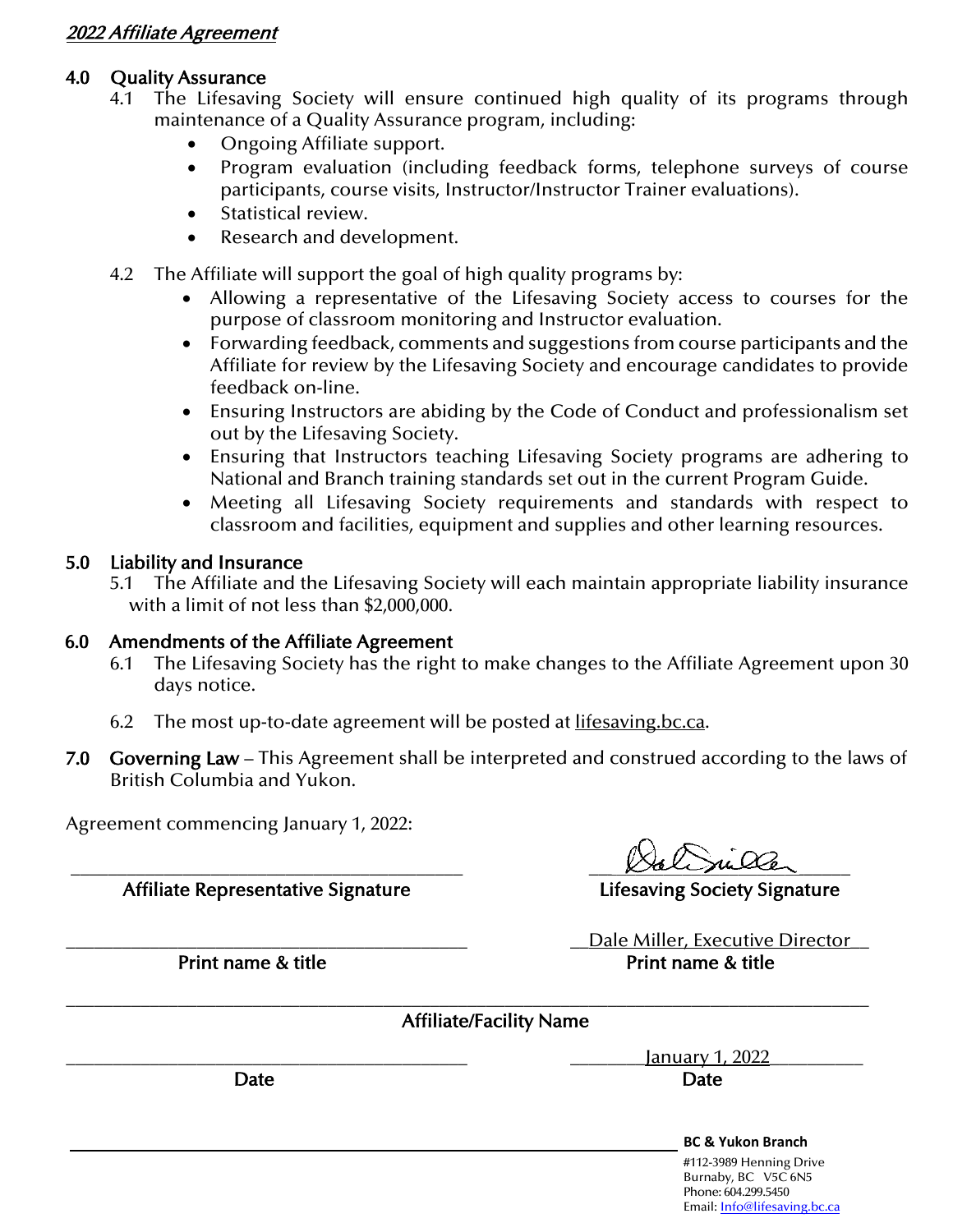## APPENDIX A – Type of Affiliation

#### $\Box$  Individual Affiliate

- Select the programs you wish to teach from Appendix B
- Aquatic courses need to have an approved facility (first facility is included in Affiliation Fee – there is a charge for additional facilities)

#### First Aid Affiliates

#### $\Box$  Individual

- Teach all Lifesaving Society First Aid programs
- Not location dependent

#### $\Box$  Organization

- Teach all Lifesaving Society First Aid programs
- Not location dependent
- Multiple Instructors

#### Aquatic Affiliates

#### $\Box$  Individual

- One facility
- All programs

#### $\Box$  Organization (Yearly or Seasonal)

- One or more facilities
- All programs
- Multiple Instructors

#### Terms

- Affiliate fees are invoiced on January 1 of each year.
- Affiliations initiated after July 1 will be prorated 50%.
- Seasonal Affiliations will still receive promotional materials, Affiliate support and other benefits of affiliation year-round but will only be able to offer courses over the 4 month period identified in the Affiliate Agreement.
- Affiliates will be automatically renewed annually unless termination notice is provided by November 30 (30 days in advance of January 1st renewal).
- No refunds on Affiliate fees will be provided if affiliation is cancelled before the end of the year.

#### **BC & Yukon Branch**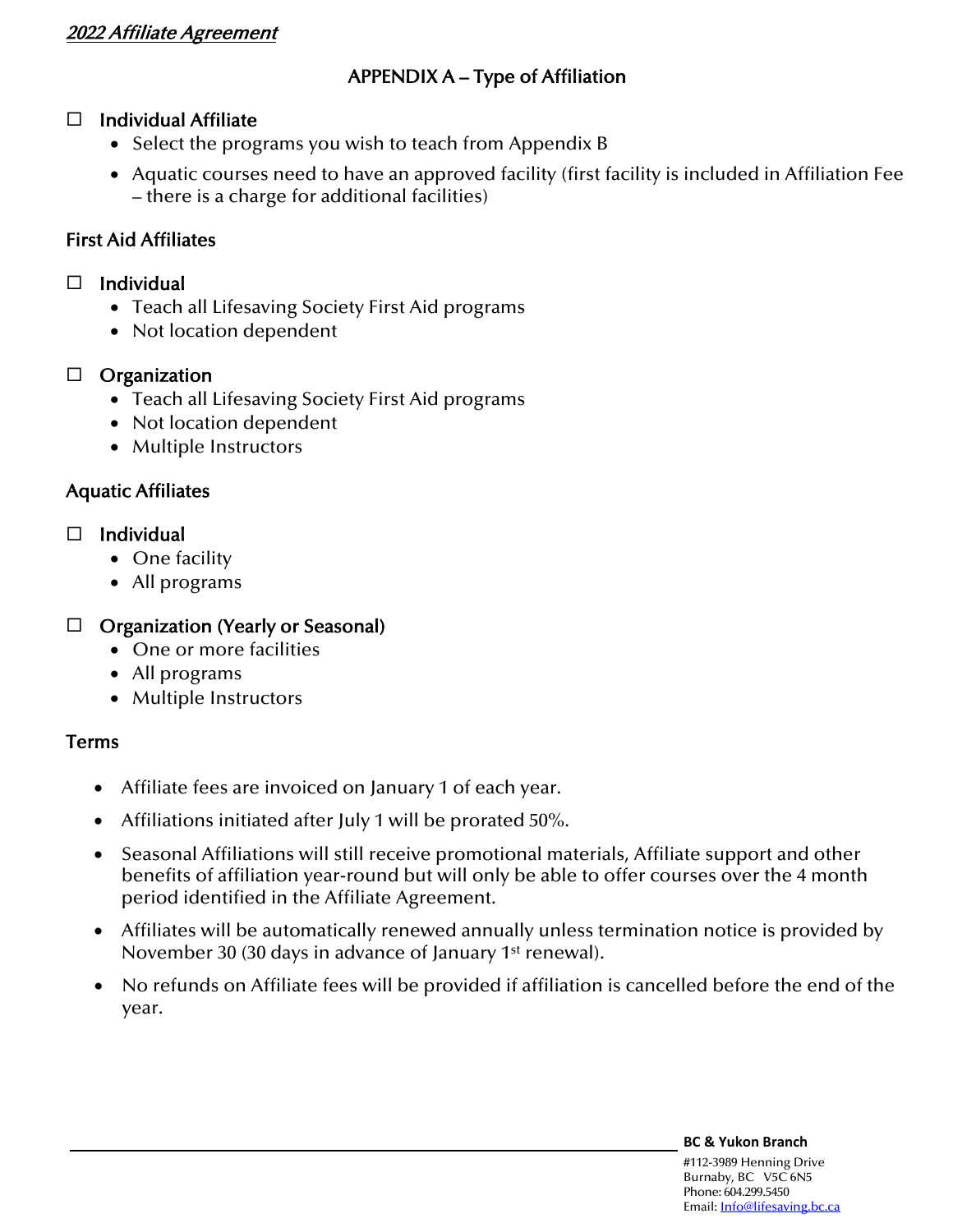#### APPENDIX B – Program Selection

 $\Box$  Swim for Life Programs (note additional Affiliate fees in Appendix D effective Jan. 1, 2023)

- Parent & Tot
- Preschool
- Swimmer Levels
- Adult Swimmer
- Fitness Swimmer

#### $\Box$  Lifesaving Programs

- Canadian Swim Patrol
- Bronze Star, Bronze Medallion, Bronze Cross
- Lifesaving Instructor

#### $\Box$  Lifesaving Sport

- Junior Lifeguard
- Lifesaving Sport
- Lifesaving Sport Coach

#### $\Box$  Lifesaving Society First Aid

- CPR
- AED
- Emergency First Aid
- Standard First Aid
- Aquatic Emergency Care
- Worksite Level 1
- First Aid Instructor

#### $\Box$  Lifesaving Society National Lifeguard

- Pool
- Waterpark
- Waterfront
- Surf
- NL Instructor

#### **BC & Yukon Branch**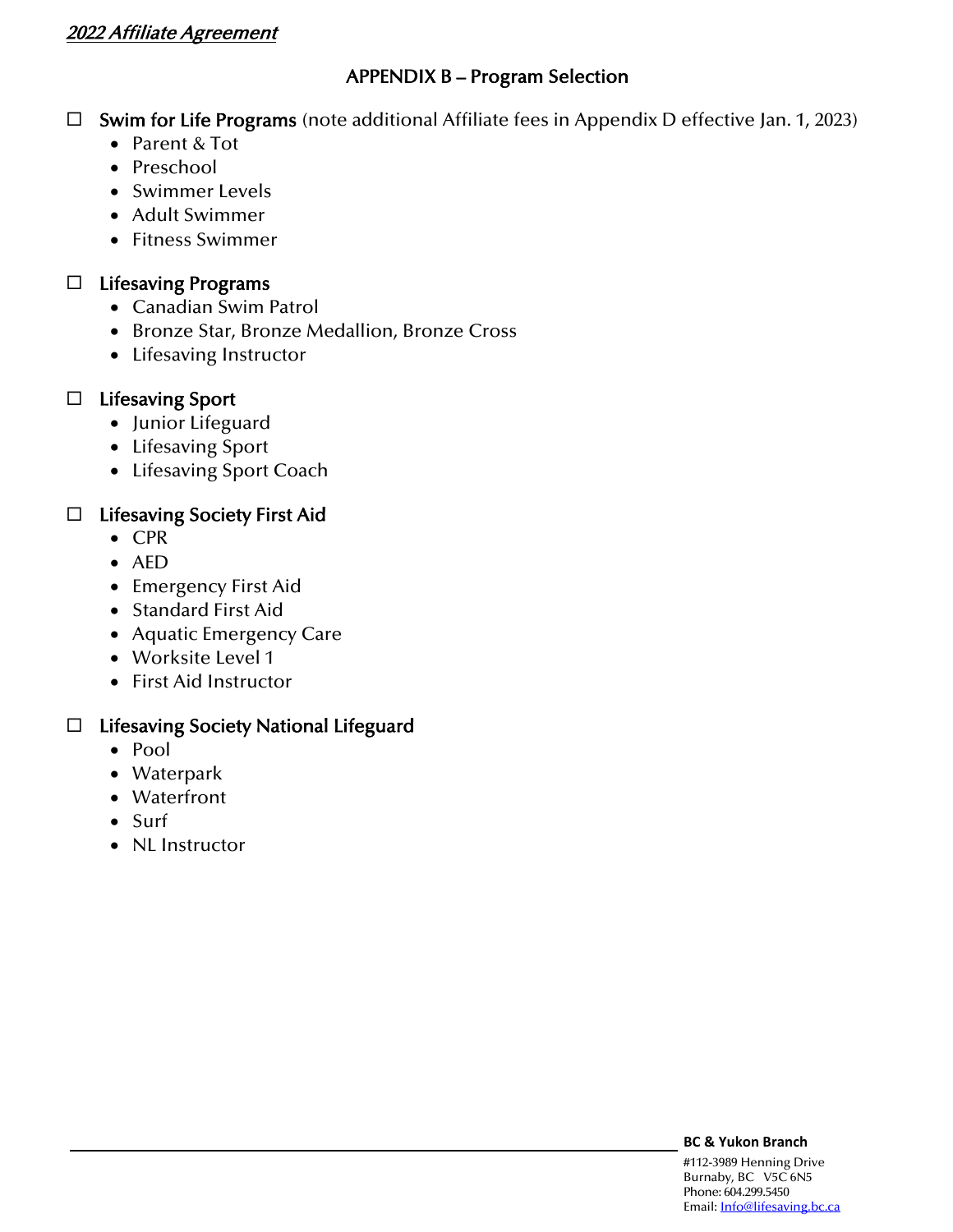#### APPENDIX C – Seasonal Affiliation

Seasonal Affiliate Agreement will be in place for the following 4 month period:

Start:

Day: \_\_\_\_\_\_\_\_ Month: \_\_\_\_\_\_\_\_\_\_\_\_\_\_\_\_\_\_ Year: \_\_\_\_\_\_\_\_\_

Finish:

Day: \_\_\_\_\_\_\_\_ Month: \_\_\_\_\_\_\_\_\_\_\_\_\_\_\_\_\_\_ Year: \_\_\_\_\_\_\_\_\_

## APPENDIX D – 2022/2023 Affiliate Fees

| <b>AFFILIATION FEES</b> |                              | <b>Regular</b> | 2023 SFL* | Reg + SFL* |
|-------------------------|------------------------------|----------------|-----------|------------|
| Year-round              |                              | \$120          | \$250     | \$370      |
| Seasonal                |                              | \$85           | \$160     | \$245      |
| Multiple:               | First year-round             | \$120          | \$250     | \$370      |
|                         | Additional year-round (each) | \$65           | \$120     | \$185      |
|                         | Seasonal (each)              | \$55           | \$120     | \$175      |
| Individual              |                              | \$55           | \$120     | \$175      |

• = Swim for Life Affiliation fees are waived for 2022. For Affiliates' 2023 budgeting purposes, Swim for Life Affiliation fees are provided here. They will be invoiced together on January 1, 2023.

**BC & Yukon Branch**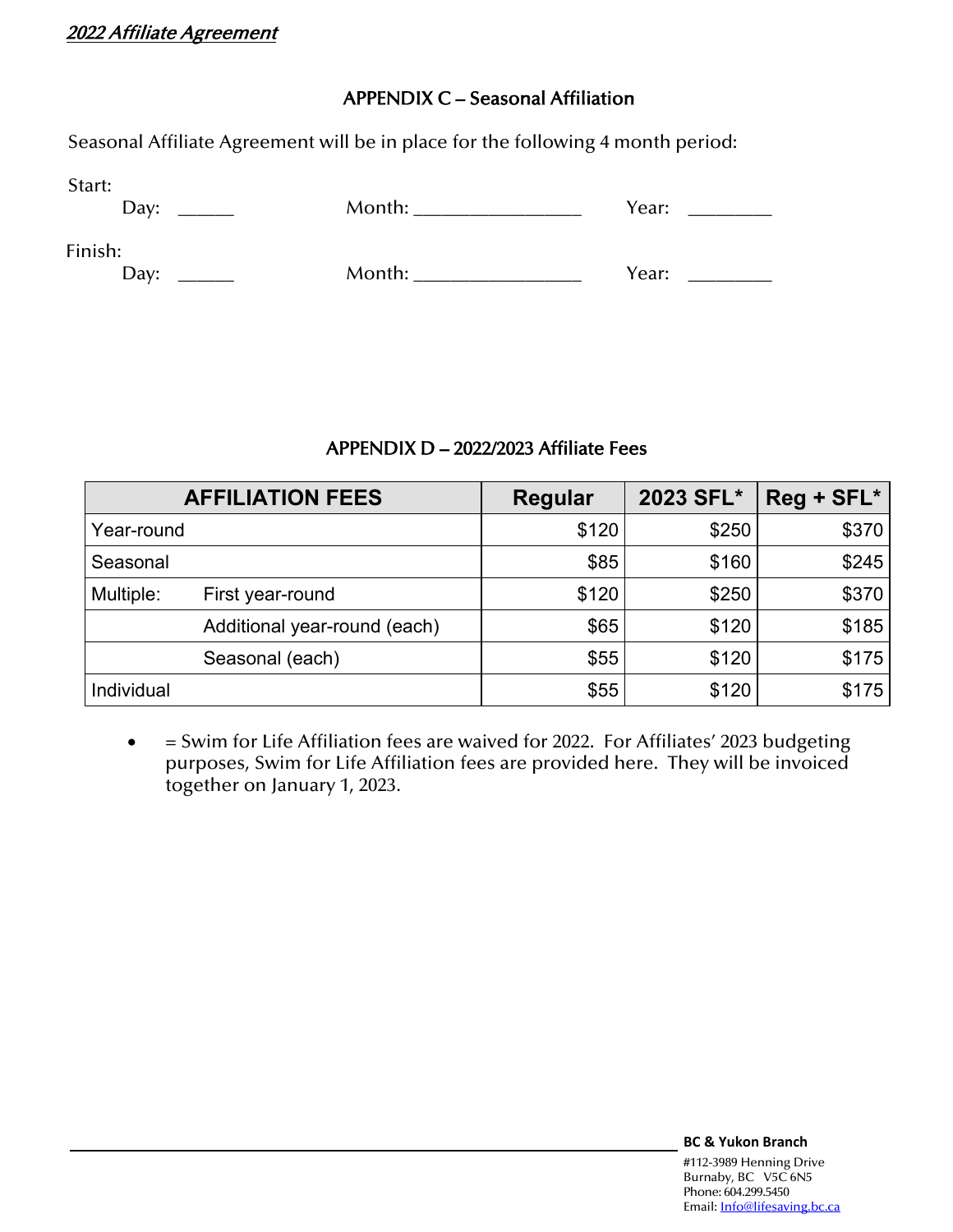APPENDIX E – Organizational Affiliate Registration Form



# 2022 AFFILIATE REGISTRATION **ORGANIZATION**

| <b>Organization - Single Facility</b>     |  |
|-------------------------------------------|--|
|                                           |  |
|                                           |  |
| <b>Organization - Multiple Facilities</b> |  |
|                                           |  |
|                                           |  |
|                                           |  |

| <b>Organization Name:</b>        |                                                 |  |
|----------------------------------|-------------------------------------------------|--|
| Main Organization Contact/Title: |                                                 |  |
| Address:                         |                                                 |  |
| Phone#:                          | Email:                                          |  |
| Comments:                        | Web:                                            |  |
| <b>Accounting Contact/Title:</b> |                                                 |  |
| <b>Billing Address:</b>          |                                                 |  |
| Phone #:                         | Email:                                          |  |
| <b>Facility Name:</b>            |                                                 |  |
| Main Facility Contact/Title:     |                                                 |  |
| Address:                         |                                                 |  |
| Phone#:                          | Email:                                          |  |
|                                  |                                                 |  |
| Comments:                        | $\Box$ Yearly $\Box$ Seasonal/Camp – dates open |  |

| <b>Method of Payment</b>           |                                                                                                      |
|------------------------------------|------------------------------------------------------------------------------------------------------|
| $\Box$ M/C $\Box$ VISA $\Box$ AMEX |                                                                                                      |
|                                    | CREDIT CARD NUMBER: <b>Example 20</b>                                                                |
|                                    | Name on Credit Card: Name of Name of Section 1986.<br>EXPIRY DATE: _________________________________ |

#### **BC & Yukon Branch**

#112-3989 Henning Drive Burnaby, BC V5C 6N5 Phone: 604.299.5450 Email[: Info@lifesaving.bc.ca](mailto:Info@lifesaving.bc.ca)